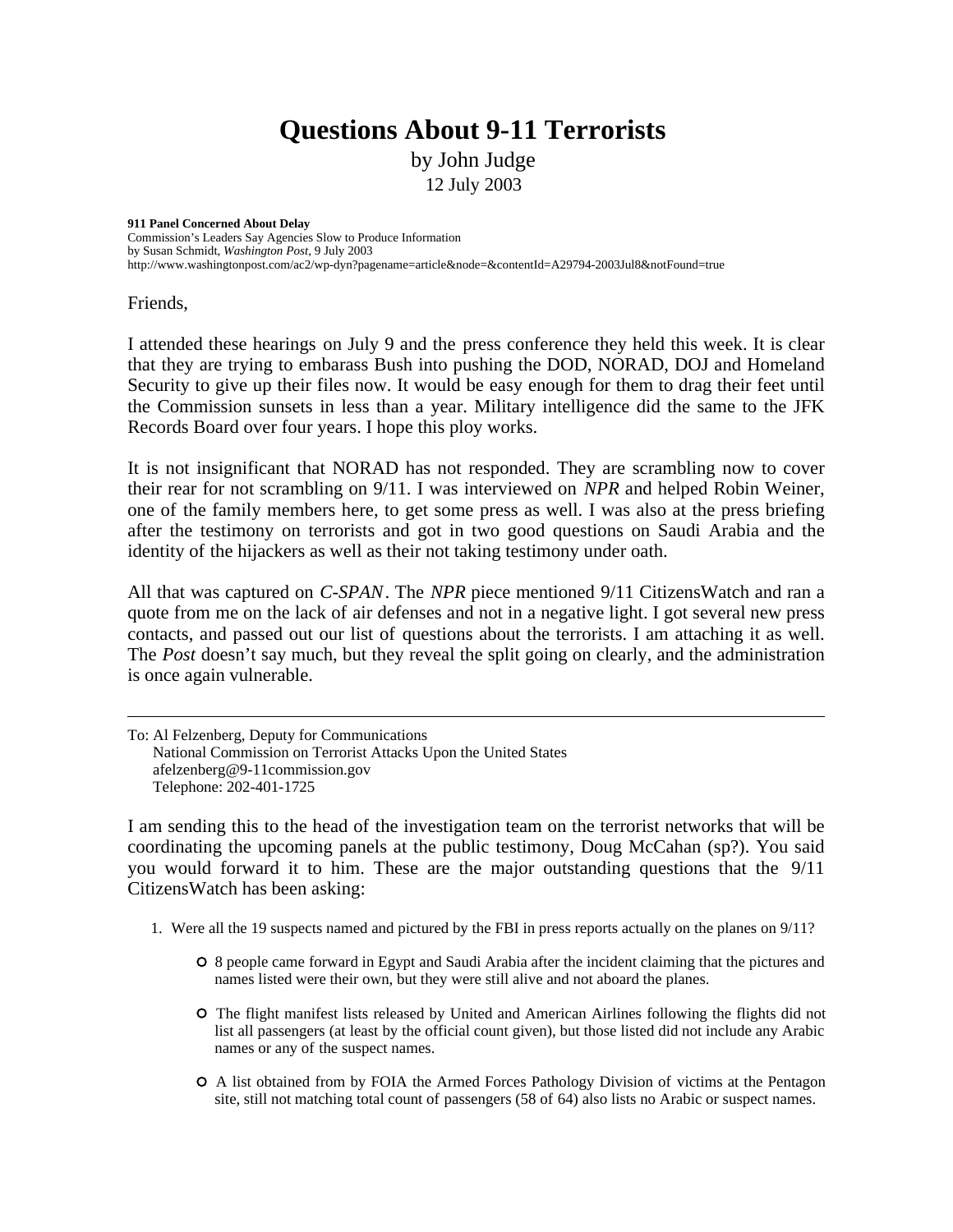- Ground crew on Flight 77 recognized some of the people pictured as having gotten on that plane. However, one of the attendants made a phone call saying "there are six of them". The official count is five on that flight.
- Was there false sponsorship involved? Were some or all of the suspects using false identities? What is the historical relationship between Al Quaeda, the Taliban and the broader mujehaddin movement they sprang from in Afghanistan and US intelligence operations and proxies in the area being used as their assets?
- 2. Was the creation, support and funding of Al Quaeda and Bin Laden's activities funnelled through Pakistani intelligence (ISI)? (See: *Unholy Wars* by John Cooley [2d ed. '00, 3d ed. '02], *Taliban* by Ahmed Rashid)
	- Was the source of that support for the mujehaddin and Al Quaeda primarily American CIA funding, Saudi Arabian funding, and opium funding? (See: *Unholy Wars* by John Cooley)
	- Zbigniew Brzezinski, National Security Advisor for President Carter seems to have developed the strategy and policy of containment and control of Eurasia and the collapse of the Soviet Union, relying on the creation of the mujehaddin to destabilize the region as well as the introduction of US forces into the region afterwards to capture control of the oil and other assets of the Caspian Sea Basin as well as the former Soviet Union itself. (See: *The Grand Chessboard*, Brzesinski).
	- William Casey, former DCI at the CIA under President Reagan developed at least two large "off-the-shelf" covert operations that carried out US foreign policies abroad without Congressional or public approval, both with similar funding and operational sources. Funding for the first, the mujehaddin movement in Afghanistan and elsewhere, came from CIA through ISI and from Saudi Arabia through Bank of Credit and Commerce International (BCCI) . This included profits from the opium trade which armed paramilitary forces linked to the CIA plans. The second, Contragate, was similarly funded through CIA and BCCI, and followed the same pattern of ties to paramilitary groups and illicit drug profits. Major personnel from the second operation are now in positions of considerable power throughout the current administration (Poindexter, Abrams, Reich, Armitage and others). A similar pattern of CIA backed forces using drug profits in the region, and involving Bin Laden and Al Quaeda was apparent in the Kosovo Liberation Army operations during the Bosnia conflict. (*Drugs, Oil, and War*, Peter Dale Scott)
	- The head of Pakistani ISI at the time of the 9/11 attacks, and for many years previous was General Mouamar Ahmad. He served as a funnel of covert support, including CIA support, to Bin Laden and Al Quaeda. He was ousted from his job by the Pakistani government following 9/11 reportedly for having close ties to Bin Laden and for sending \$100,000 to Mohammed Atta (an alleged mastermind behind 9/11 and one of the pilots involved in the attack) in August of 2001, when Atta was reportedly living in Sarasota, Florida with one of the Iran-Contra pilots. General Ahmad came into the United States on September 4, 2001 and left on September 13. While here he reportedly met with George Tenet, current DCI, Richard Armitage and Colin Powell at State Department, and on the morning of the attack with Senator Porter Goss and Rep. Bob Graham, who headed the joint inquiry into 9/11. The question that arises is when the relationship of the CIA covert operations and Bin Laden/Al Quada ended, or were they still being used as "assets" up to the time of the attack? ( *The War on Freedom* , Nafeez Ahmed, *War & Globalization* , Michel Chossudovsky).
	- The investigation of Al Quaeda by former FBI agent John O'Niel, later director of security at the Twin Towers and a victim of the attack, which was based on information stemming from the 1993 attack on the Towers, was apparently frustrated by the FBI, leading to his resignation. What has been done to follow up on his work and those who stymied it?
- 3. What is the actual history of the movements and relations of the 19 suspects inside and outside the United States in the years prior to the attack?